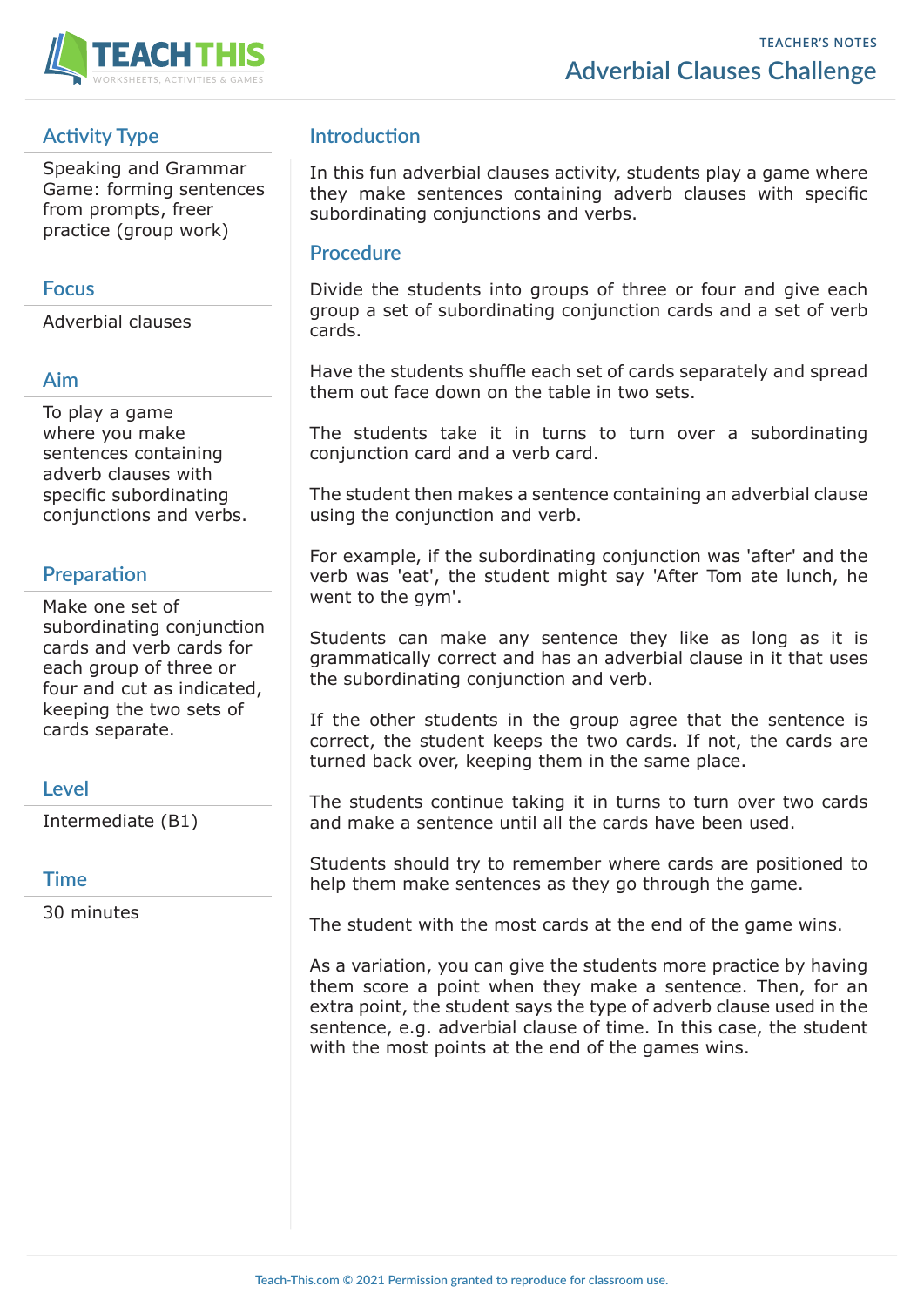

## **Subordinating conjunction cards**

| $\overline{\mathsf{X}}$ | <b>AFTER</b>               | WHEN               | ALTHOUGH      | <b>BEFORE</b>   |
|-------------------------|----------------------------|--------------------|---------------|-----------------|
|                         | $\mathsf{AS}$              | <b>EVEN THOUGH</b> | SINCE         | AS IF           |
|                         | $\ensuremath{\mathsf{IF}}$ | WHEREVER           | AS SOON AS    | LIKE            |
|                         | $\mathsf{ONCE}$            | <b>UNLESS</b>      | WHILE         | <b>UNTIL</b>    |
|                         | AS  AS                     | <b>BECAUSE</b>     | <b>THAN</b>   | WHENEVER        |
|                         | <b>AFTER</b>               | SO                 | ALTHOUGH      | <b>WHEREAS</b>  |
|                         | EVEN IF                    | <b>EVEN THOUGH</b> | <b>SINCE</b>  | AS              |
|                         | $\ensuremath{\mathsf{IF}}$ | WHEREVER           | <b>BEFORE</b> | LIKE            |
|                         | ${\sf SO}$                 | <b>UNLESS</b>      | WHILE         | <b>UNTIL</b>    |
|                         | AS  AS                     | WHEN               | <b>THAN</b>   | <b>WHENEVER</b> |